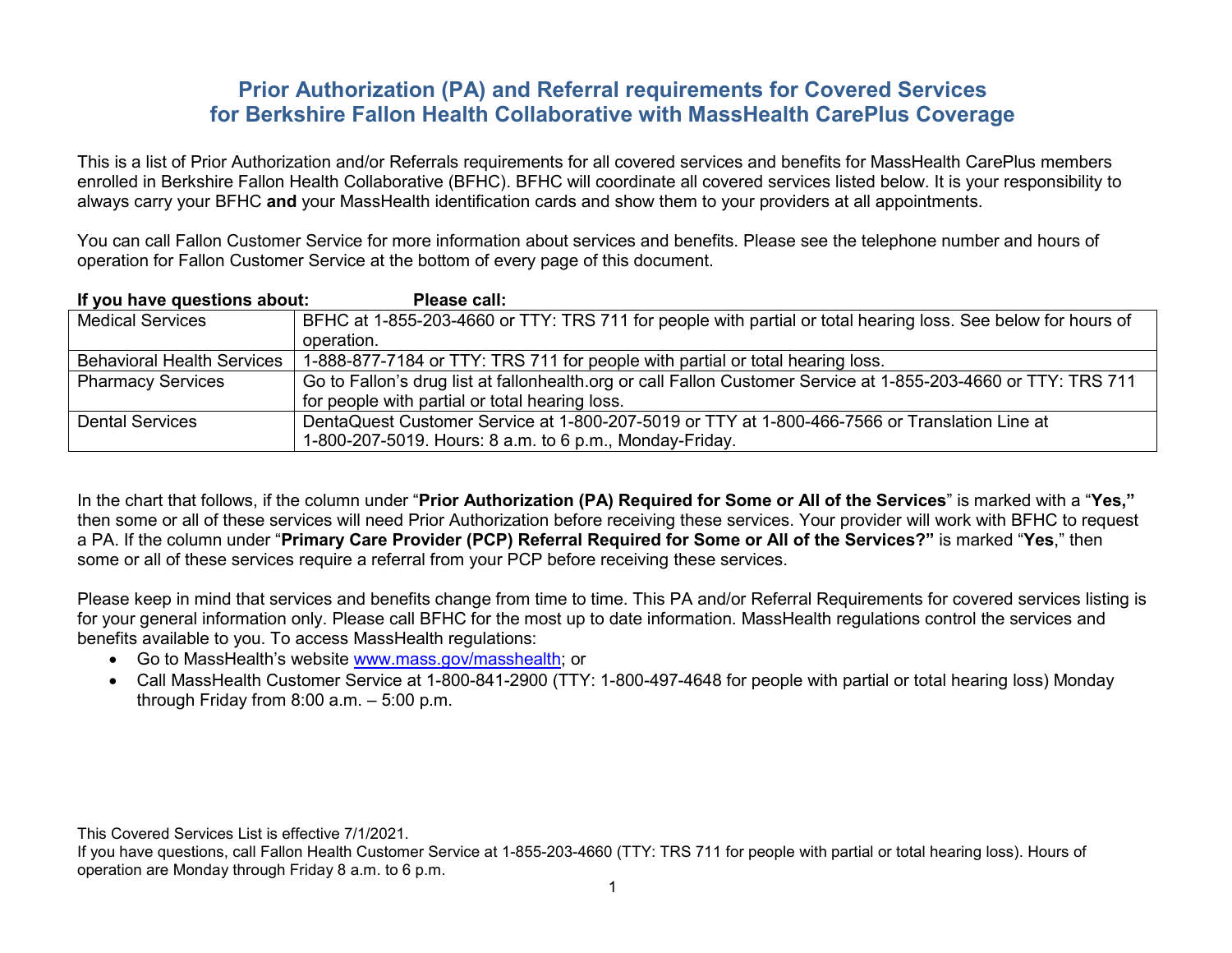| <b>MassHealth CarePlus Covered Services</b>                                                             | <b>Prior Authorization (PA)</b><br><b>Required for Some or All of the</b>                          | <b>Primary Care Provider</b><br>(PCP) Referral Required for |
|---------------------------------------------------------------------------------------------------------|----------------------------------------------------------------------------------------------------|-------------------------------------------------------------|
|                                                                                                         | Services?<br><b>Yes or No</b>                                                                      | Some or All of the<br><b>Services? Yes or No</b>            |
| <b>Emergency Services</b>                                                                               |                                                                                                    |                                                             |
| <b>Emergency Inpatient and Outpatient Services</b>                                                      | <b>NO</b>                                                                                          | <b>NO</b>                                                   |
| <b>Medical Services</b>                                                                                 |                                                                                                    |                                                             |
| <b>Abortion Services</b>                                                                                | $\star$                                                                                            | $\star$                                                     |
| <b>Acupuncture Treatment</b>                                                                            | <b>NO</b>                                                                                          | <b>NO</b>                                                   |
| For use for pain relief or anesthesia.                                                                  | 20 sessions per year without<br>authorization; pre-authorization<br>required for additional visits |                                                             |
| <b>Acute Inpatient Hospital Services</b>                                                                | <b>YES</b>                                                                                         | <b>NO</b>                                                   |
| Includes all inpatient services in an acute hospital, such as daily                                     |                                                                                                    |                                                             |
| physician intervention, surgery, obstetrics, behavioral health, radiology,                              |                                                                                                    |                                                             |
| laboratory, and other diagnostic and treatment procedures. (May require                                 |                                                                                                    |                                                             |
| pre-screening.)                                                                                         |                                                                                                    |                                                             |
| <b>Acute Outpatient Hospital Services</b>                                                               | <b>YES</b>                                                                                         | <b>YES</b>                                                  |
| Services in a hospital's outpatient department or satellite clinic. They are                            |                                                                                                    |                                                             |
| generally provided, directed, or ordered by a physician. Services include                               |                                                                                                    |                                                             |
| specialty care, observation services, day surgery, diagnostic services,<br>and rehabilitation services. |                                                                                                    |                                                             |
| <b>Ambulatory Surgery Services</b>                                                                      | <b>YES</b>                                                                                         | <b>NO</b>                                                   |
| Surgical, diagnostic, and medical services that provide diagnosis or                                    |                                                                                                    |                                                             |
| treatment through operative procedures, including oral surgery, requiring                               |                                                                                                    |                                                             |
| general, local, or regional anesthesia to patients who do not require                                   |                                                                                                    |                                                             |
| hospitalization or overnight services upon completion of the procedure,                                 |                                                                                                    |                                                             |
| but who require constant medical supervision for a limited amount of time                               |                                                                                                    |                                                             |
| following the conclusion of the procedure.                                                              |                                                                                                    |                                                             |
| <b>Audiologist (Hearing) Services</b>                                                                   | <b>YES</b>                                                                                         | <b>NO</b>                                                   |
| Services include, but are not limited to, testing related to the                                        |                                                                                                    |                                                             |
| determination of hearing loss, evaluation for hearing aids, prescription for                            |                                                                                                    |                                                             |
| hearing-aid devices, and aural rehabilitation.                                                          |                                                                                                    |                                                             |
| <b>Chiropractic Services</b>                                                                            | <b>NO</b>                                                                                          | <b>NO</b>                                                   |
| Chiropractic manipulative treatment, office visits, and some radiology                                  |                                                                                                    |                                                             |
| services (e.g., X-rays).                                                                                |                                                                                                    |                                                             |
| <b>Chronic Disease and Rehabilitation Hospital (CDRH) Services</b>                                      | <b>YES</b>                                                                                         | <b>NO</b>                                                   |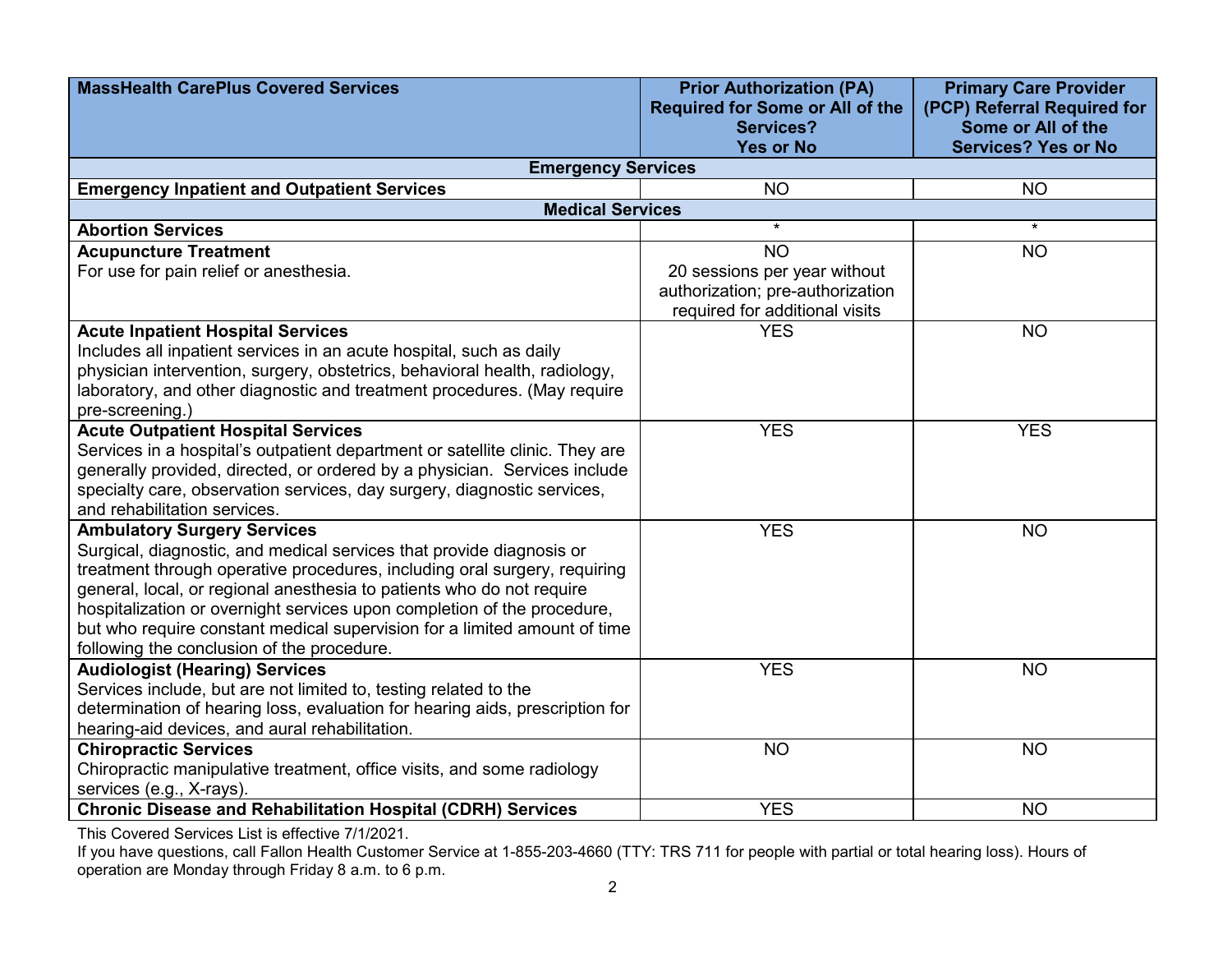| <b>MassHealth CarePlus Covered Services</b>                                                                                                                                                                                                                                                                                                                                                                                                                                                                           | <b>Prior Authorization (PA)</b><br><b>Required for Some or All of the</b><br><b>Services?</b> | <b>Primary Care Provider</b><br>(PCP) Referral Required for<br>Some or All of the |
|-----------------------------------------------------------------------------------------------------------------------------------------------------------------------------------------------------------------------------------------------------------------------------------------------------------------------------------------------------------------------------------------------------------------------------------------------------------------------------------------------------------------------|-----------------------------------------------------------------------------------------------|-----------------------------------------------------------------------------------|
|                                                                                                                                                                                                                                                                                                                                                                                                                                                                                                                       | <b>Yes or No</b>                                                                              | <b>Services? Yes or No</b>                                                        |
| Services in a chronic disease hospital or rehabilitation hospital for up to<br>100 days. If the member becomes eligible for another MassHealth<br>coverage type (e.g., MassHealth Standard or CommonHealth), this<br>coverage may be extended beyond 100 days. [Note: Admission in a<br>CDRH and a Nursing Facility will be treated as one admission. In those<br>cases, 100 days of combined CDRH and Nursing Facility Services is<br>covered.]                                                                      |                                                                                               |                                                                                   |
| <b>Community Health Center Services</b>                                                                                                                                                                                                                                                                                                                                                                                                                                                                               | <b>YES</b>                                                                                    | <b>YES</b>                                                                        |
| Examples include:<br>Specialty office visits<br>$\bullet$<br><b>OB/GYN</b> services<br>Pediatric services, including Early and Periodic Screening,<br>$\bullet$<br>Diagnostic and Treatment (EPSDT) services<br>Medical social services<br>$\bullet$<br>Nutrition services, including diabetes self-management training<br>and medical nutrition therapy<br>Vaccines/immunizations<br><b>Health education</b><br><b>Dialysis Services</b><br>Medically necessary renal dialysis that includes all services, supplies, | <b>YES</b>                                                                                    | <b>NO</b>                                                                         |
| and routine laboratory tests; also includes training for home dialysis.<br><b>Diabetes Self-Management Training</b>                                                                                                                                                                                                                                                                                                                                                                                                   | <b>NO</b>                                                                                     | <b>YES</b>                                                                        |
| Diabetes self-management training and education services furnished to<br>an individual with pre-diabetes or diabetes by a physician or certain<br>accredited qualified health care professionals (e.g., registered nurses,<br>physician assistants, nurse practitioners, and licensed dieticians).                                                                                                                                                                                                                    |                                                                                               |                                                                                   |
| <b>Durable Medical Equipment (DME)</b><br>Including but not limited to the purchase or rental of medical<br>$\bullet$<br>equipment, replacement parts, and repair for such items.<br>Enteral Nutritional Supplements (formula) and breast pumps (one<br>$\bullet$<br>per birth or as medically necessary) are covered under your DME<br>benefit.                                                                                                                                                                      | <b>YES</b><br>Med supplies $= NO$                                                             | <b>NO</b>                                                                         |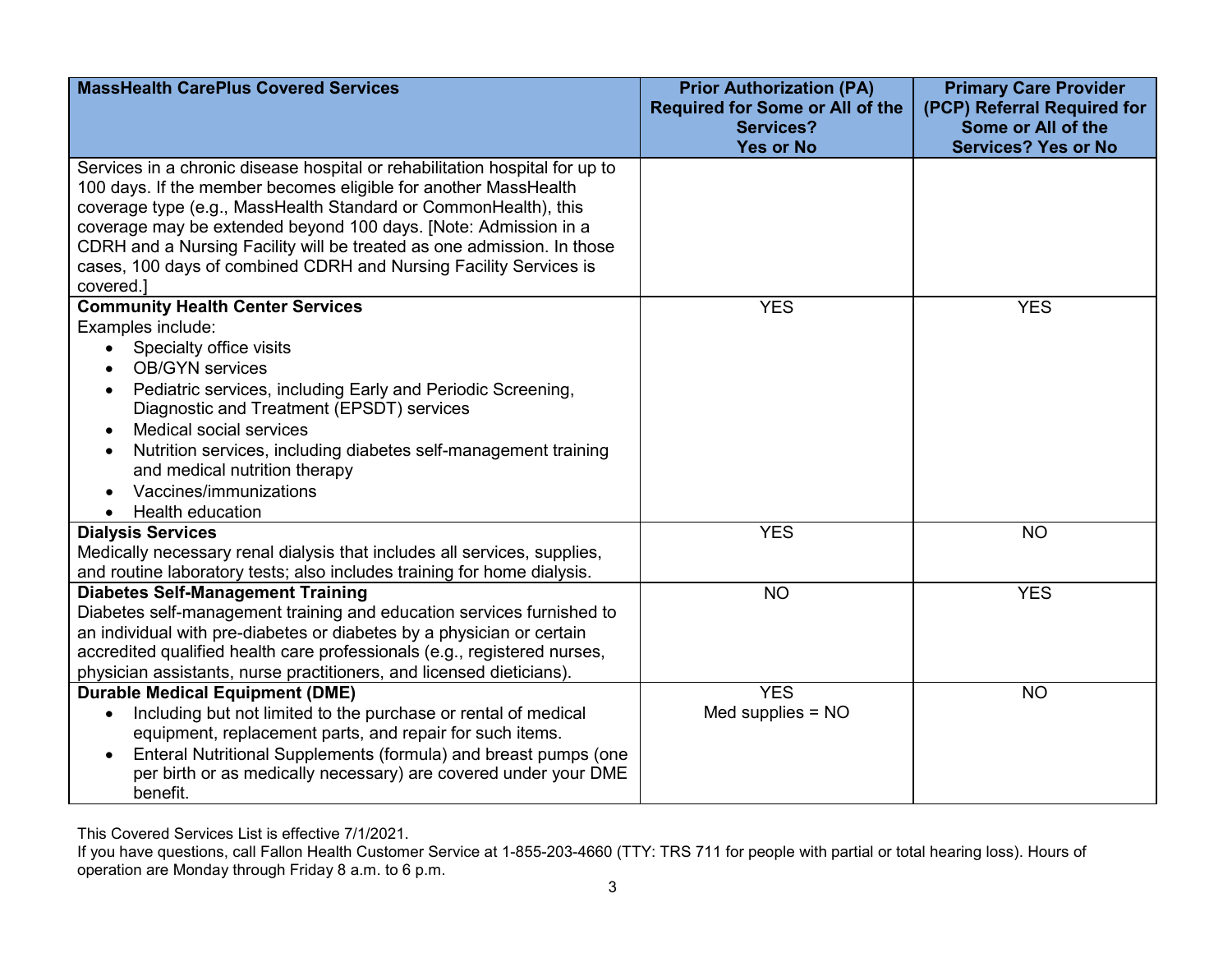| <b>MassHealth CarePlus Covered Services</b>                                | <b>Prior Authorization (PA)</b>                            | <b>Primary Care Provider</b>                      |
|----------------------------------------------------------------------------|------------------------------------------------------------|---------------------------------------------------|
|                                                                            | <b>Required for Some or All of the</b><br><b>Services?</b> | (PCP) Referral Required for<br>Some or All of the |
|                                                                            | <b>Yes or No</b>                                           | <b>Services? Yes or No</b>                        |
| <b>Family Planning Services</b>                                            | <b>NO</b>                                                  | <b>NO</b>                                         |
| <b>Hearing Aid Services</b>                                                | <b>YES</b>                                                 | <b>NO</b>                                         |
| <b>Home Health Services</b>                                                | <b>YES</b>                                                 | <b>NO</b>                                         |
| Skilled and supportive care services provided in the member's home to      |                                                            |                                                   |
| meet skilled care needs and associated activities of daily living to allow |                                                            |                                                   |
| the member to safely stay in their home. Available services include        |                                                            |                                                   |
| skilled nursing, medication administration, home health aide, and          |                                                            |                                                   |
| occupational, physical, and speech/language therapy.                       |                                                            |                                                   |
| <b>Hospice Services</b>                                                    | <b>YES</b>                                                 | <b>NO</b>                                         |
| Members should discuss with MassHealth or their health plan the options    |                                                            |                                                   |
| for receiving hospice services.                                            |                                                            |                                                   |
| <b>Infertility Services</b>                                                | <b>YES</b>                                                 | <b>YES</b>                                        |
| Diagnosis of infertility and treatment of underlying medical condition.    |                                                            |                                                   |
| <b>Laboratory Services</b>                                                 | <b>NO</b>                                                  | <b>NO</b>                                         |
| All services necessary for the diagnosis, treatment and prevention of      |                                                            |                                                   |
| disease, and for the maintenance of health.                                |                                                            |                                                   |
| <b>Medical Nutritional Therapy</b>                                         | <b>NO</b>                                                  | <b>YES</b>                                        |
| Nutritional, diagnostic, therapy and counseling services for the purpose   |                                                            |                                                   |
| of a medical condition that are furnished by a physician, licensed         |                                                            |                                                   |
| dietician, licensed dietician/nutritionist, or other accredited qualified  |                                                            |                                                   |
| health care professionals (e.g., registered nurses, physician assistants,  |                                                            |                                                   |
| and nurse practitioners).                                                  |                                                            |                                                   |
| <b>Nursing Facility Services</b>                                           | <b>YES</b>                                                 | <b>NO</b>                                         |
| Services in a nursing facility for up to 100 days. If the member becomes   |                                                            |                                                   |
| eligible for another MassHealth coverage type (e.g., MassHealth            |                                                            |                                                   |
| Standard or CommonHealth), this coverage may be extended beyond            |                                                            |                                                   |
| 100 days. [Note: Admission in a Nursing Facility and a CDRH will be        |                                                            |                                                   |
| treated as one admission. In those cases, 100 days of combined Nursing     |                                                            |                                                   |
| Facility and CDRH services is covered.]                                    |                                                            |                                                   |
| <b>Orthotic Services</b>                                                   | <b>YES</b>                                                 | <b>NO</b>                                         |
| Braces (non-dental) and other mechanical or molded devices to support      |                                                            |                                                   |
| or correct any defect of form or function of the human body.               |                                                            |                                                   |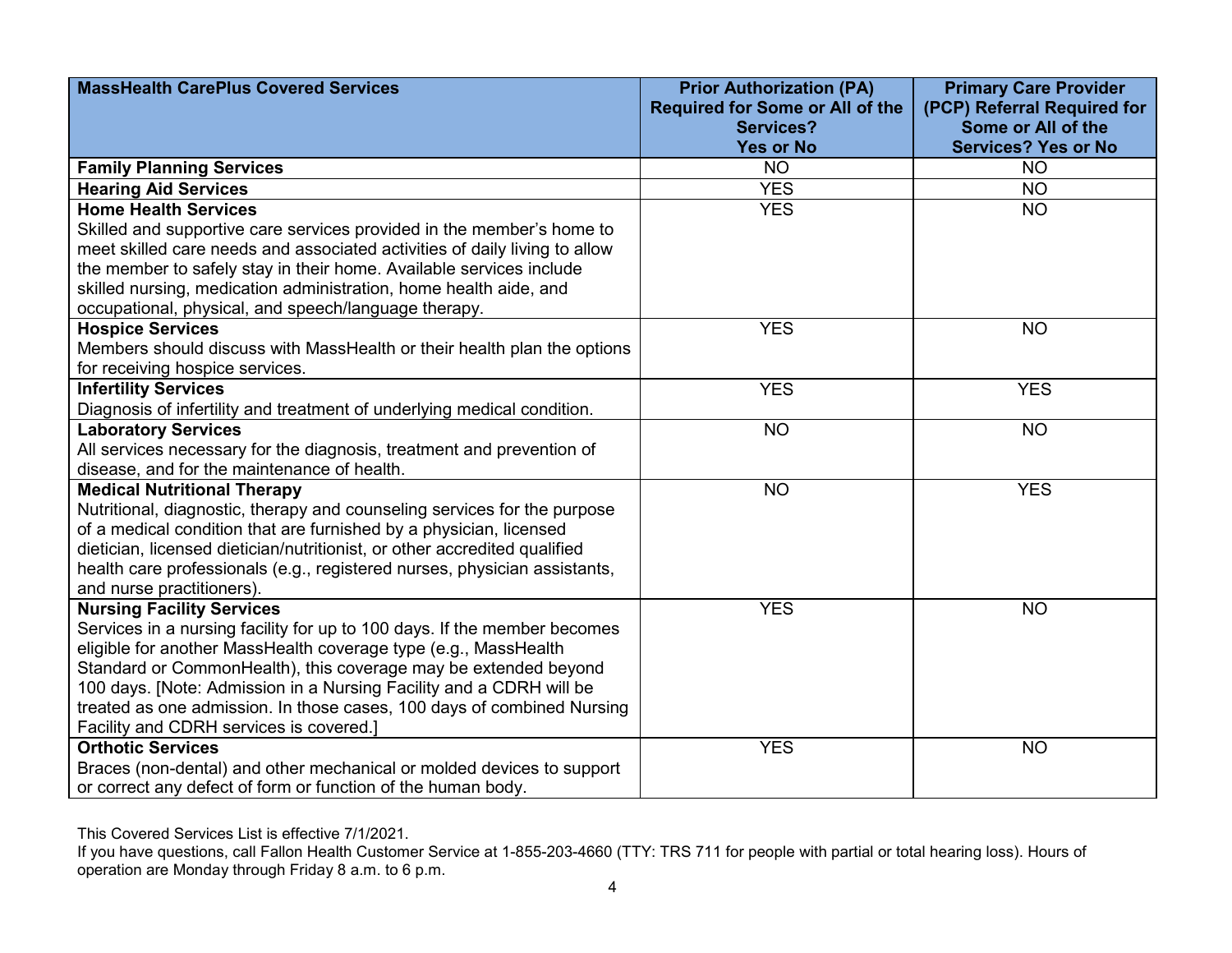| <b>MassHealth CarePlus Covered Services</b>                              | <b>Prior Authorization (PA)</b><br><b>Required for Some or All of the</b> | <b>Primary Care Provider</b><br>(PCP) Referral Required for |
|--------------------------------------------------------------------------|---------------------------------------------------------------------------|-------------------------------------------------------------|
|                                                                          | <b>Services?</b><br><b>Yes or No</b>                                      | Some or All of the<br><b>Services? Yes or No</b>            |
| Oxygen and Respiratory Therapy Equipment                                 | <b>YES</b>                                                                | <b>NO</b>                                                   |
| <b>Podiatrist Services</b>                                               | <b>YES</b>                                                                | <b>NO</b>                                                   |
| Services for footcare                                                    |                                                                           |                                                             |
| Primary Care (provided by member's PCC or PCP)                           | <b>NO</b>                                                                 | <b>NO</b>                                                   |
| Examples include:                                                        |                                                                           |                                                             |
| Office visits for primary care                                           |                                                                           |                                                             |
| Annual gynecological exams                                               |                                                                           |                                                             |
| Prenatal care                                                            |                                                                           |                                                             |
| Diabetes self-management training                                        |                                                                           |                                                             |
| Tobacco cessation services                                               |                                                                           |                                                             |
| <b>Prosthetic Services</b>                                               | <b>YES</b>                                                                | <b>NO</b>                                                   |
| <b>Radiology and Diagnostic Services</b>                                 |                                                                           |                                                             |
| Examples include:                                                        |                                                                           |                                                             |
| $\bullet$ X-Rays                                                         | <b>NO</b>                                                                 | <b>YES</b>                                                  |
| Magnetic resonance imagery (MRI) and other imaging studies<br>$\bullet$  | <b>YES</b>                                                                | <b>YES</b>                                                  |
| Radiation oncology services performed at radiation oncology<br>$\bullet$ |                                                                           |                                                             |
| centers (ROCs) that are independent of an acute outpatient               |                                                                           |                                                             |
| hospital or physician service                                            |                                                                           |                                                             |
| <b>Specialists</b>                                                       | <b>NO</b>                                                                 | <b>NO</b>                                                   |
| Examples include:                                                        |                                                                           |                                                             |
| Office visits for specialty care                                         |                                                                           |                                                             |
| OB/GYN (No referral needed for prenatal care and annual<br>$\bullet$     |                                                                           |                                                             |
| gynecological exam)                                                      |                                                                           |                                                             |
| Medical nutritional therapy                                              |                                                                           |                                                             |
| <b>Therapy Services</b>                                                  | NO up to 60 combined OT/PT                                                | <b>NO</b>                                                   |
| Therapy services include diagnostic evaluation and therapeutic           | and 30 ST visits; YES after those                                         |                                                             |
| intervention, which are designed to improve, develop, correct,           | numbers                                                                   |                                                             |
| rehabilitate, or prevent the worsening of functional capabilities and/or |                                                                           |                                                             |
| disease, injury, or congenital disorder.                                 |                                                                           |                                                             |
| Examples include:                                                        |                                                                           |                                                             |
| Occupational therapy                                                     |                                                                           |                                                             |
| Physical therapy<br>$\bullet$                                            |                                                                           |                                                             |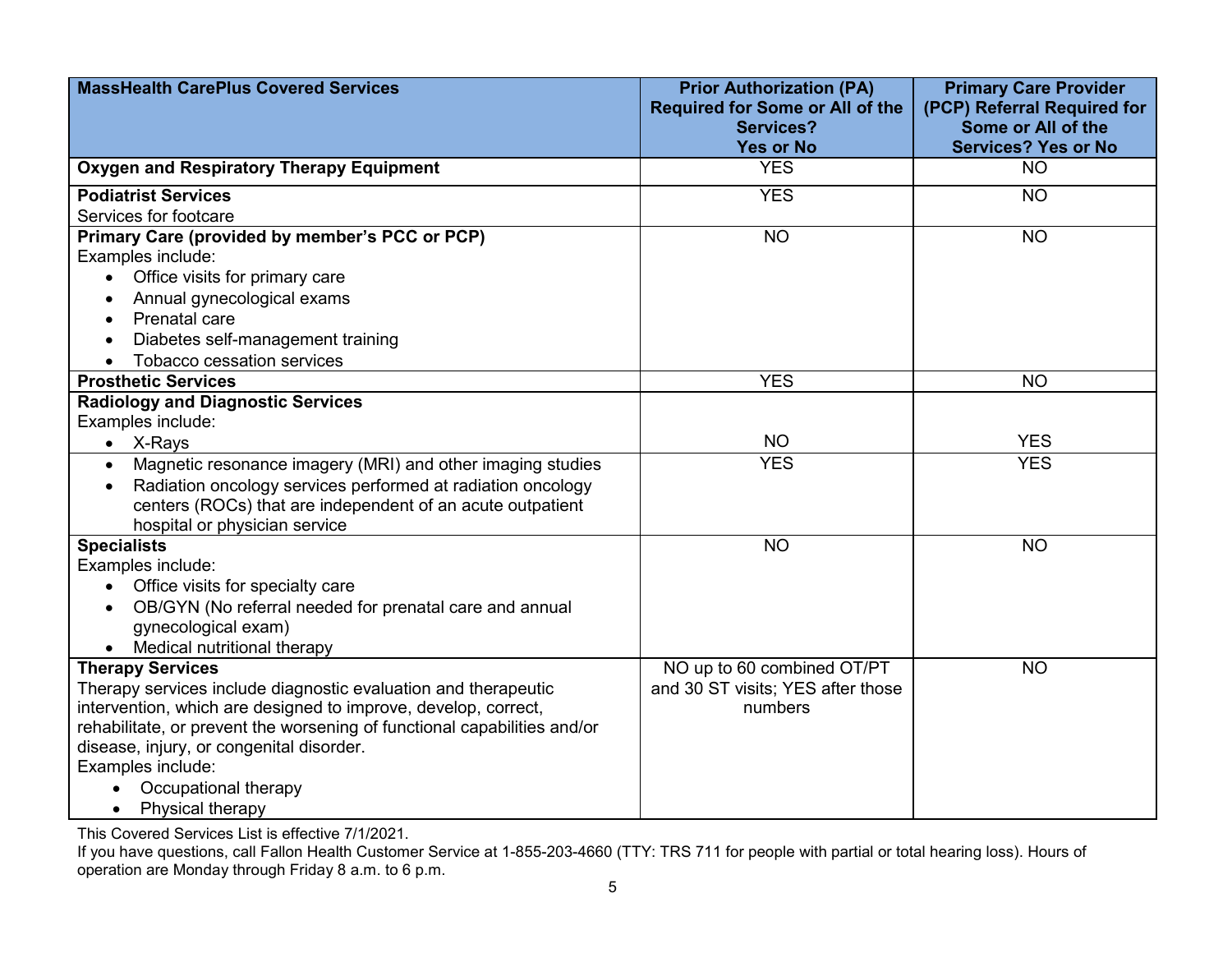| <b>MassHealth CarePlus Covered Services</b>                                    | <b>Prior Authorization (PA)</b><br><b>Required for Some or All of the</b> | <b>Primary Care Provider</b><br>(PCP) Referral Required for |
|--------------------------------------------------------------------------------|---------------------------------------------------------------------------|-------------------------------------------------------------|
|                                                                                | <b>Services?</b>                                                          | Some or All of the                                          |
|                                                                                | <b>Yes or No</b>                                                          | <b>Services? Yes or No</b>                                  |
| Speech/language therapy<br>$\bullet$                                           |                                                                           |                                                             |
| <b>Tobacco Cessation Services</b>                                              | <b>NO</b>                                                                 | <b>NO</b>                                                   |
| Face-to-face individual and group tobacco cessation counseling and             |                                                                           |                                                             |
| tobacco cessation drugs, including nicotine replacement therapy (NRT).         |                                                                           |                                                             |
| <b>Wigs</b>                                                                    | <b>NO</b>                                                                 | <b>NO</b>                                                   |
| As prescribed by a physician and related to a medical condition.               |                                                                           |                                                             |
| <b>Dental Services</b>                                                         |                                                                           |                                                             |
| <b>Adult Dentures</b>                                                          | $\star$                                                                   | $\star$                                                     |
| Full and partial dentures, and adjustments and repairs to those dentures,      |                                                                           |                                                             |
| for adults ages 21 and over.*                                                  |                                                                           |                                                             |
| Diagnostic, Preventive, Restorative, and Major Dental Services Used            | $\star$                                                                   | $\star$                                                     |
| for the prevention, control, and treatment of dental diseases and the          |                                                                           |                                                             |
| maintenance of oral health for children and adults.                            |                                                                           |                                                             |
| <b>Emergency-Related Dental Care</b>                                           | <b>NO</b>                                                                 | <b>NO</b>                                                   |
| <b>Oral Surgery</b>                                                            | <b>YES</b>                                                                | <b>NO</b>                                                   |
| Performed in a dental office, outpatient hospital, or ambulatory surgery       |                                                                           |                                                             |
| setting and which is medically necessary to treat an underlying medical        |                                                                           |                                                             |
| condition.                                                                     |                                                                           |                                                             |
| <b>Transportation Services</b>                                                 |                                                                           |                                                             |
| <b>Transportation Services - Emergency</b>                                     | <b>NO</b>                                                                 | <b>NO</b>                                                   |
| Ambulance (air and land) transport that generally is not scheduled but is      |                                                                           |                                                             |
| needed on an emergency basis. These include specialty care transport           |                                                                           |                                                             |
| (that is, an ambulance transport of a critically injured or ill member from    |                                                                           |                                                             |
| one facility to another, requiring care beyond the scope of a paramedic).      |                                                                           |                                                             |
| <b>Transportation Services - Non-Emergency</b>                                 | $\star$                                                                   | $\star$                                                     |
| Transportation by land ambulance, chair car, taxi, and common carriers         |                                                                           |                                                             |
| to transport a member to and from a covered service.<br><b>Vision Services</b> |                                                                           |                                                             |
| <b>Vision Care</b>                                                             |                                                                           |                                                             |
| Includes:                                                                      |                                                                           |                                                             |
| Comprehensive eye exams once every year for members under                      | <b>NO</b>                                                                 | <b>NO</b>                                                   |
| 21 and once every 24 months for members 21 and over, and                       |                                                                           |                                                             |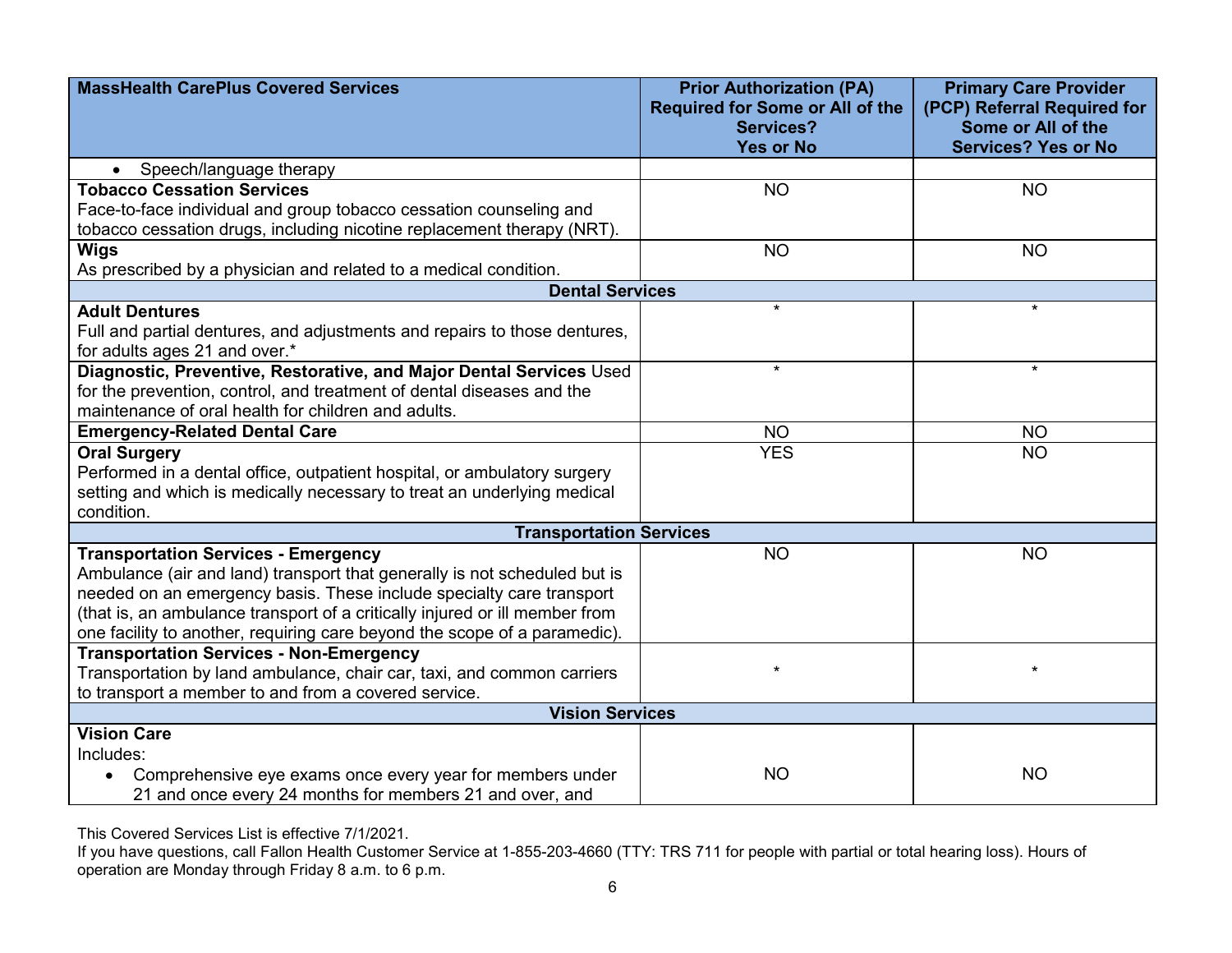| <b>MassHealth CarePlus Covered Services</b>                                                                                                                                                                                                                                                                                                                                                                                                                                                              | <b>Prior Authorization (PA)</b><br><b>Required for Some or All of the</b><br><b>Services?</b><br><b>Yes or No</b> | <b>Primary Care Provider</b><br>(PCP) Referral Required for<br>Some or All of the<br><b>Services? Yes or No</b> |  |
|----------------------------------------------------------------------------------------------------------------------------------------------------------------------------------------------------------------------------------------------------------------------------------------------------------------------------------------------------------------------------------------------------------------------------------------------------------------------------------------------------------|-------------------------------------------------------------------------------------------------------------------|-----------------------------------------------------------------------------------------------------------------|--|
| whenever medically necessary                                                                                                                                                                                                                                                                                                                                                                                                                                                                             |                                                                                                                   |                                                                                                                 |  |
| Vision training<br>$\bullet$                                                                                                                                                                                                                                                                                                                                                                                                                                                                             | <b>YES</b>                                                                                                        | <b>NO</b>                                                                                                       |  |
| Ocular prosthesis; contacts, when medically necessary, as a<br>medical treatment for a medical condition such as keratoconus                                                                                                                                                                                                                                                                                                                                                                             |                                                                                                                   |                                                                                                                 |  |
| <b>Bandage lenses</b><br>$\bullet$                                                                                                                                                                                                                                                                                                                                                                                                                                                                       | <b>YES</b>                                                                                                        | <b>NO</b>                                                                                                       |  |
| Prescription and dispensing of ophthalmic materials, including<br>$\bullet$<br>eyeglasses and other visual aids, excluding contacts                                                                                                                                                                                                                                                                                                                                                                      | $\star$                                                                                                           | $\star$                                                                                                         |  |
| <b>Pharmacy Services</b>                                                                                                                                                                                                                                                                                                                                                                                                                                                                                 |                                                                                                                   |                                                                                                                 |  |
| See copay information at the end of this section.                                                                                                                                                                                                                                                                                                                                                                                                                                                        |                                                                                                                   |                                                                                                                 |  |
| Over-the-counter medicines                                                                                                                                                                                                                                                                                                                                                                                                                                                                               | <b>YES</b>                                                                                                        | <b>NO</b>                                                                                                       |  |
| Prescription drugs                                                                                                                                                                                                                                                                                                                                                                                                                                                                                       | <b>YES</b>                                                                                                        | <b>NO</b>                                                                                                       |  |
| <b>Behavioral Health Services</b>                                                                                                                                                                                                                                                                                                                                                                                                                                                                        |                                                                                                                   |                                                                                                                 |  |
| <b>Non 24-hour Diversionary Services</b>                                                                                                                                                                                                                                                                                                                                                                                                                                                                 |                                                                                                                   |                                                                                                                 |  |
| <b>Community Support Program (CSP)</b><br>Services delivered by a community-based, mobile, multi-disciplinary<br>team. These services help members with a long-standing mental health<br>or substance use disorder diagnosis. Services support members, and<br>their families, who are at increased medical risk, and children and<br>adolescents whose behavioral health issues impact how well they can<br>function at home or in the community. Services include outreach and<br>supportive services. | <b>YES</b>                                                                                                        | <b>NO</b>                                                                                                       |  |
| <b>Intensive Outpatient Program (IOP)</b><br>A clinically intensive service that follows a discharge from an inpatient<br>stay and helps members avoid readmission to an inpatient service and<br>help move back to the community. The service provides coordinated<br>treatment using a range of specialists.                                                                                                                                                                                           | <b>NO</b>                                                                                                         | <b>NO</b>                                                                                                       |  |
| <b>Partial Hospitalization (PHP)</b>                                                                                                                                                                                                                                                                                                                                                                                                                                                                     | <b>YES</b>                                                                                                        | <b>NO</b>                                                                                                       |  |
| These services offer short-term day mental health programming                                                                                                                                                                                                                                                                                                                                                                                                                                            |                                                                                                                   |                                                                                                                 |  |
| available seven days per week, as an alternative to inpatient hospital                                                                                                                                                                                                                                                                                                                                                                                                                                   |                                                                                                                   |                                                                                                                 |  |
| services. These services include daily psychiatric management.                                                                                                                                                                                                                                                                                                                                                                                                                                           |                                                                                                                   |                                                                                                                 |  |
| <b>Program of Assertive Community Treatment (PACT)</b><br>A treatment team approach to providing acute, active, and long-term                                                                                                                                                                                                                                                                                                                                                                            | <b>YES</b>                                                                                                        | <b>NO</b>                                                                                                       |  |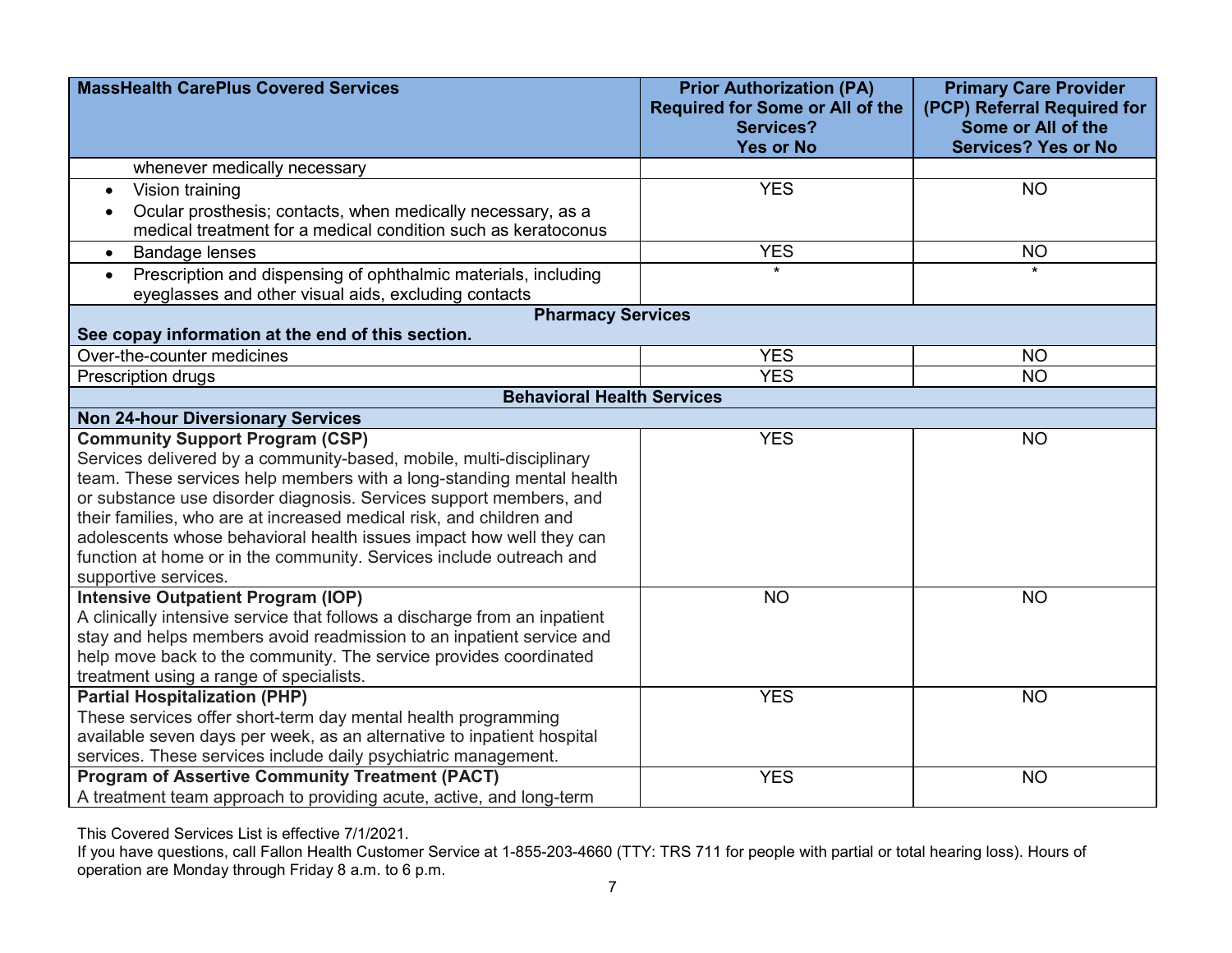| <b>MassHealth CarePlus Covered Services</b>                                                                                                                                                                                                                                                                                                                 | <b>Prior Authorization (PA)</b><br><b>Required for Some or All of the</b> | <b>Primary Care Provider</b><br>(PCP) Referral Required for |  |
|-------------------------------------------------------------------------------------------------------------------------------------------------------------------------------------------------------------------------------------------------------------------------------------------------------------------------------------------------------------|---------------------------------------------------------------------------|-------------------------------------------------------------|--|
|                                                                                                                                                                                                                                                                                                                                                             | <b>Services?</b>                                                          | Some or All of the                                          |  |
|                                                                                                                                                                                                                                                                                                                                                             | <b>Yes or No</b>                                                          | <b>Services? Yes or No</b>                                  |  |
| community-based mental health treatment, outreach, rehabilitation, and                                                                                                                                                                                                                                                                                      |                                                                           |                                                             |  |
| support. This service helps members to maximize their recovery, set                                                                                                                                                                                                                                                                                         |                                                                           |                                                             |  |
| goals, and be in the community. Services are provided in the community                                                                                                                                                                                                                                                                                      |                                                                           |                                                             |  |
| and are available 24 hours a day, seven days a week, 365 days a year,                                                                                                                                                                                                                                                                                       |                                                                           |                                                             |  |
| as needed.                                                                                                                                                                                                                                                                                                                                                  |                                                                           |                                                             |  |
| <b>Psychiatric Day Treatment</b>                                                                                                                                                                                                                                                                                                                            | <b>YES</b>                                                                | <b>NO</b>                                                   |  |
| Mental health services for members who do not need an inpatient                                                                                                                                                                                                                                                                                             |                                                                           |                                                             |  |
| hospital stay, but who needs more treatment than a weekly visit.                                                                                                                                                                                                                                                                                            |                                                                           |                                                             |  |
| Psychiatric day treatment includes diagnostic, treatment, and                                                                                                                                                                                                                                                                                               |                                                                           |                                                             |  |
| rehabilitative services.                                                                                                                                                                                                                                                                                                                                    |                                                                           |                                                             |  |
| <b>Recovery Coaching</b><br>A non-clinical service provided by peers who have lived experience with                                                                                                                                                                                                                                                         | <b>YES</b>                                                                | <b>NO</b>                                                   |  |
| substance use disorder and who have been certified as recovery                                                                                                                                                                                                                                                                                              |                                                                           |                                                             |  |
| coaches. Members are connected with recovery coaches. Recovery                                                                                                                                                                                                                                                                                              |                                                                           |                                                             |  |
| coaches help members start treatment and serve as a guide to maintain                                                                                                                                                                                                                                                                                       |                                                                           |                                                             |  |
| recovery and to stay in the community.                                                                                                                                                                                                                                                                                                                      |                                                                           |                                                             |  |
| <b>Recovery Support Navigators (RSN)</b>                                                                                                                                                                                                                                                                                                                    | <b>NO</b>                                                                 | <b>NO</b>                                                   |  |
| Specialized care coordination services for members who have substance                                                                                                                                                                                                                                                                                       |                                                                           |                                                             |  |
| use disorder. This service helps members to access and receive                                                                                                                                                                                                                                                                                              |                                                                           |                                                             |  |
| treatment, including withdrawal management and step-down services,                                                                                                                                                                                                                                                                                          |                                                                           |                                                             |  |
| and to stay motivated for treatment and recovery.                                                                                                                                                                                                                                                                                                           |                                                                           |                                                             |  |
| <b>Structured Outpatient Addiction Program (SOAP)</b>                                                                                                                                                                                                                                                                                                       | <b>NO</b>                                                                 | <b>NO</b>                                                   |  |
| Substance use disorder services that are clinically intensive and offered                                                                                                                                                                                                                                                                                   |                                                                           |                                                             |  |
| in a structured setting in the day or evening. These programs can be                                                                                                                                                                                                                                                                                        |                                                                           |                                                             |  |
| used to help a member transition from an inpatient substance use                                                                                                                                                                                                                                                                                            |                                                                           |                                                             |  |
| disorder program. It can also be used by individuals who need more                                                                                                                                                                                                                                                                                          |                                                                           |                                                             |  |
| structured outpatient services for a substance use disorder. These                                                                                                                                                                                                                                                                                          |                                                                           |                                                             |  |
| programs may include specialized services for pregnant members,                                                                                                                                                                                                                                                                                             |                                                                           |                                                             |  |
| adolescents, and adults who need 24-hour monitoring.                                                                                                                                                                                                                                                                                                        |                                                                           |                                                             |  |
| <b>24 Hour Diversionary Services</b>                                                                                                                                                                                                                                                                                                                        |                                                                           |                                                             |  |
| Mental health and substance use disorder services used instead of inpatient hospital services. These services support a member                                                                                                                                                                                                                              |                                                                           |                                                             |  |
| returning to the community after an inpatient hospital stay, or help a member maintain functioning in the community.                                                                                                                                                                                                                                        |                                                                           |                                                             |  |
| <b>Acute Treatment Services (ATS) for Substance Use Disorders</b>                                                                                                                                                                                                                                                                                           | <b>NO</b>                                                                 | <b>NO</b>                                                   |  |
| $\tau$ . $\alpha$ . $\alpha$ . $\alpha$ . $\alpha$ . $\alpha$ . $\alpha$ . $\alpha$ . $\alpha$ . $\alpha$ . $\alpha$ . $\alpha$ . $\alpha$ . $\alpha$ . $\alpha$ . $\alpha$ . $\alpha$ . $\alpha$ . $\alpha$ . $\alpha$ . $\alpha$ . $\alpha$ . $\alpha$ . $\alpha$ . $\alpha$ . $\alpha$ . $\alpha$ . $\alpha$ . $\alpha$ . $\alpha$ . $\alpha$ . $\alpha$ |                                                                           |                                                             |  |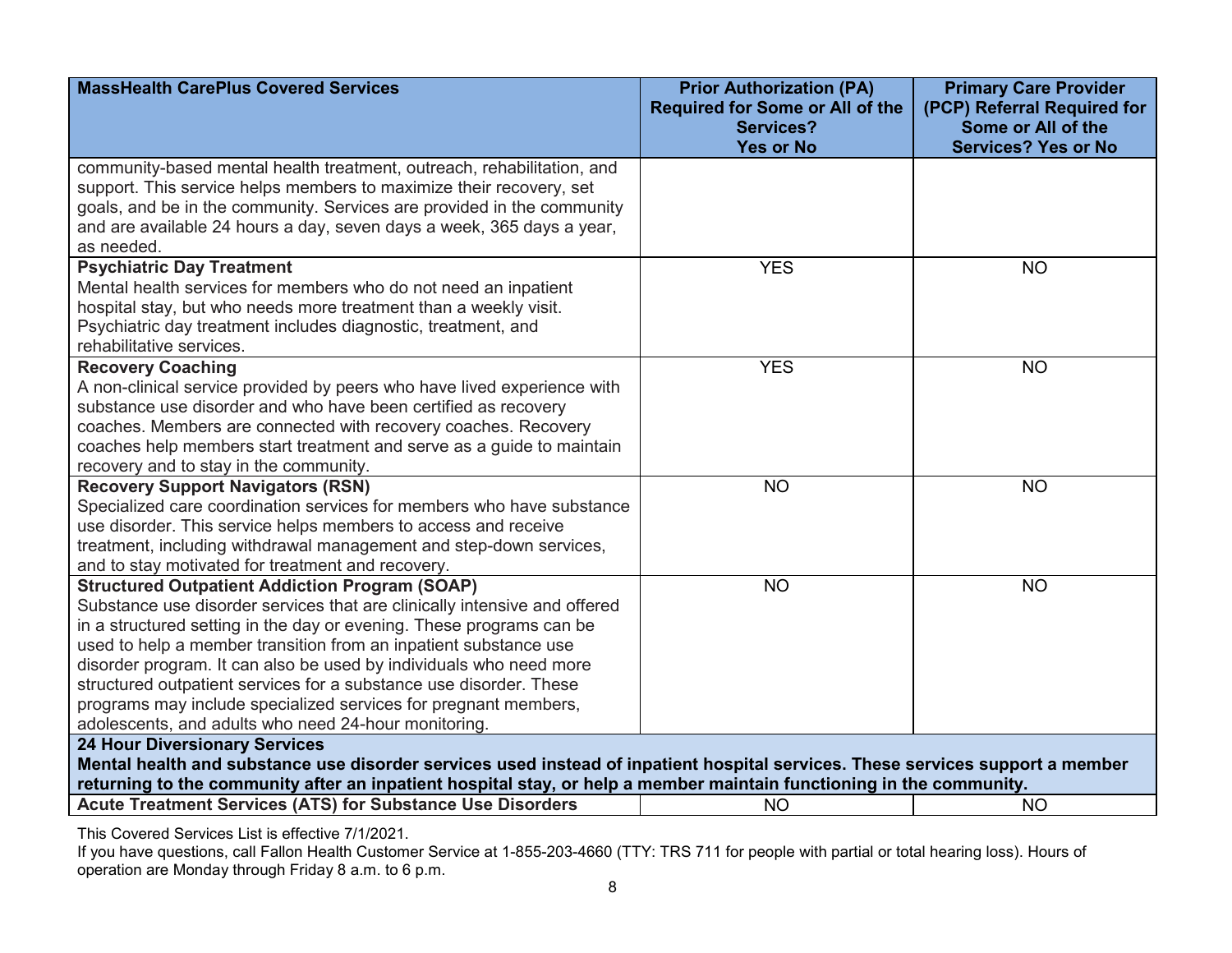| <b>MassHealth CarePlus Covered Services</b>                                                                                                                                                                                                                                                                                                                                                                                                                                                                                                                                                                                                                                                                                                                                         | <b>Prior Authorization (PA)</b><br><b>Required for Some or All of the</b><br><b>Services?</b>                                                                        | <b>Primary Care Provider</b><br>(PCP) Referral Required for<br>Some or All of the |
|-------------------------------------------------------------------------------------------------------------------------------------------------------------------------------------------------------------------------------------------------------------------------------------------------------------------------------------------------------------------------------------------------------------------------------------------------------------------------------------------------------------------------------------------------------------------------------------------------------------------------------------------------------------------------------------------------------------------------------------------------------------------------------------|----------------------------------------------------------------------------------------------------------------------------------------------------------------------|-----------------------------------------------------------------------------------|
|                                                                                                                                                                                                                                                                                                                                                                                                                                                                                                                                                                                                                                                                                                                                                                                     | <b>Yes or No</b>                                                                                                                                                     | <b>Services? Yes or No</b>                                                        |
| Services used to treat substance use disorders on a 24-hour, seven days<br>a week basis. Services may include assessment; use of approved<br>medications for addictions; individual and group counseling; educational<br>groups; and discharge planning. Pregnant members receive specialized<br>services. Members receive additional services to treat other mental<br>health conditions.                                                                                                                                                                                                                                                                                                                                                                                          |                                                                                                                                                                      |                                                                                   |
| <b>Clinical Support Services for Substance Use Disorders</b><br>24-hour treatment services that can be used by themselves or after<br>acute treatment services for substance use disorders. Services include<br>education and counseling; outreach to families and significant others;<br>medications for treating substance use disorders; referrals to primary<br>care and community supports; and planning for recovery. Members with<br>other mental health disorders receive coordination of transportation and<br>referrals to mental health providers. Pregnant members receive<br>coordination with their obstetrical care.                                                                                                                                                 | <b>NO</b>                                                                                                                                                            | <b>NO</b>                                                                         |
| <b>Community Crisis Stabilization</b><br>Services provided instead of inpatient hospital services. These services<br>provide 24-hour observation and supervision for members.                                                                                                                                                                                                                                                                                                                                                                                                                                                                                                                                                                                                       | <b>YES</b><br><b>Exception-Community Crisis</b><br>stabilization through Emergency<br>Service Provider (ESP) requires<br>authorization after the first<br>day/night. | <b>NO</b>                                                                         |
| <b>Substance Use Disorder Diversionary Services</b>                                                                                                                                                                                                                                                                                                                                                                                                                                                                                                                                                                                                                                                                                                                                 |                                                                                                                                                                      |                                                                                   |
| <b>Adult Residential Rehabilitation Services for Substance Use</b><br><b>Disorders</b><br>Services for substance use disorder offered in a 24-hour residential<br>setting. Services include: at least five hours of individual or group therapy<br>each week; case management; education; and rehabilitation based in the<br>residence. Some residential programs serve pregnant and post-partum<br>members, and provide assessment and management of gynecological,<br>obstetric, and other prenatal needs, and offer parenting skills education,<br>child development education, parent support, family planning, nutrition,<br>as well as opportunities for parent/child relational and developmental<br>groups. Members receive coordination of transportation and referrals to | $\star$                                                                                                                                                              | $\star$                                                                           |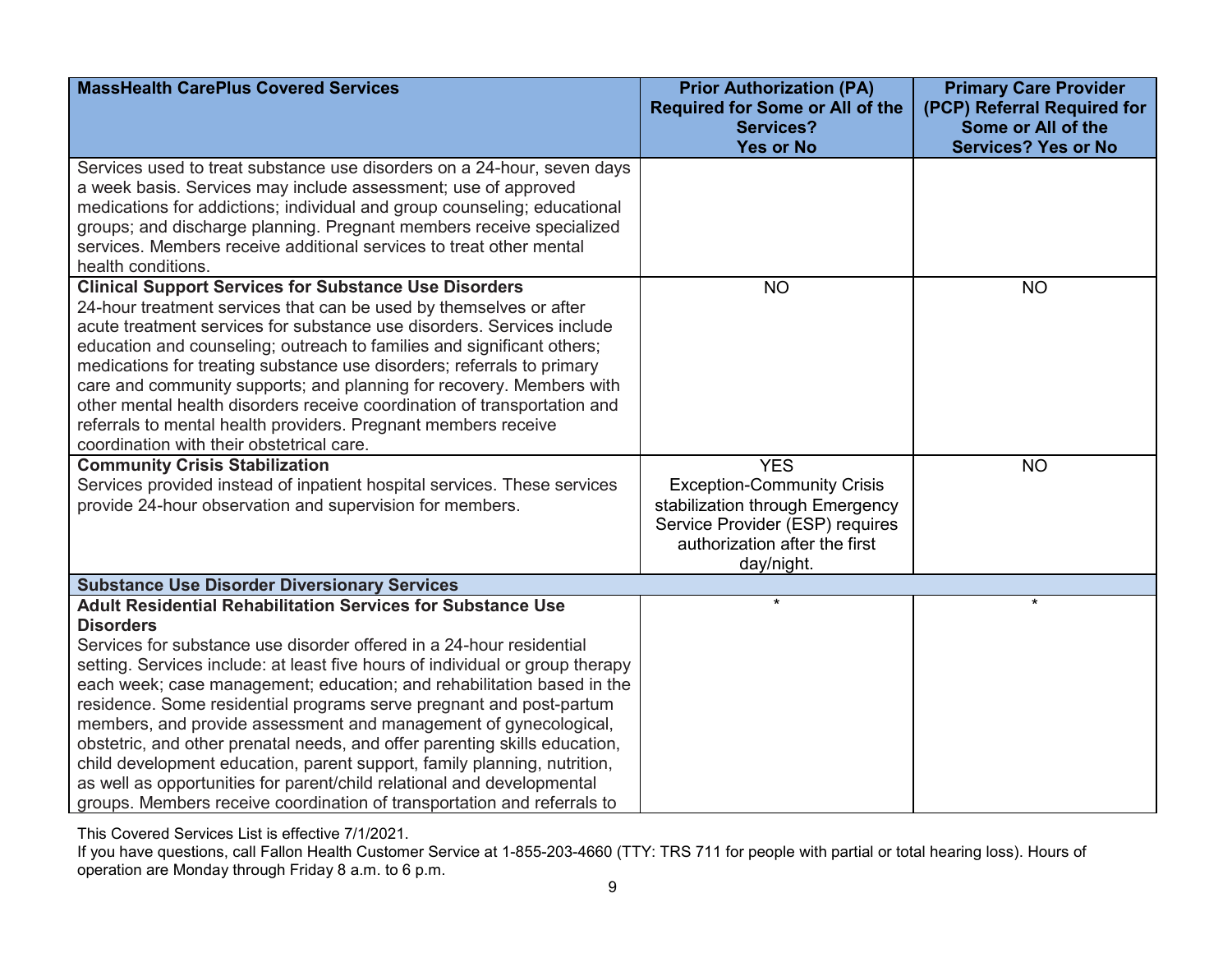| <b>MassHealth CarePlus Covered Services</b>                                                                                                   | <b>Prior Authorization (PA)</b><br><b>Required for Some or All of the</b> | <b>Primary Care Provider</b><br>(PCP) Referral Required for |
|-----------------------------------------------------------------------------------------------------------------------------------------------|---------------------------------------------------------------------------|-------------------------------------------------------------|
|                                                                                                                                               | <b>Services?</b><br><b>Yes or No</b>                                      | Some or All of the<br><b>Services? Yes or No</b>            |
| mental health providers to ensure treatment for any other mental health                                                                       |                                                                           |                                                             |
| conditions.                                                                                                                                   |                                                                           |                                                             |
| <b>Co-occurring Enhanced Residential Rehabilitation Services for</b>                                                                          | <b>YES</b>                                                                | <b>NO</b>                                                   |
| <b>Substance Use Disorders</b>                                                                                                                |                                                                           |                                                             |
| Services provided in a 24-hour, safe, structured setting in the community.                                                                    |                                                                           |                                                             |
| These services support the member's recovery from substance use                                                                               |                                                                           |                                                             |
| disorders and moderate to severe mental health conditions. The services                                                                       |                                                                           |                                                             |
| support a move back into the community and a return to social, work,                                                                          |                                                                           |                                                             |
| and educational roles. Services are provided to support recovery. Clinical                                                                    |                                                                           |                                                             |
| services, additional outpatient levels of care, and access to prescribers                                                                     |                                                                           |                                                             |
| for medications are available                                                                                                                 | $\star$                                                                   | $\star$                                                     |
| Family Residential Rehabilitation Services for Substance Use                                                                                  |                                                                           |                                                             |
| <b>Disorders</b>                                                                                                                              |                                                                           |                                                             |
| Services provided in a 24-hour residential setting for families in which a                                                                    |                                                                           |                                                             |
| parent has a substance use disorder. Rehabilitative services that support                                                                     |                                                                           |                                                             |
| parents and children are provided along with ongoing support for                                                                              |                                                                           |                                                             |
| developing and maintaining interpersonal and parenting skills and                                                                             |                                                                           |                                                             |
| support family reunification and stability. Members receive therapy, case                                                                     |                                                                           |                                                             |
| management, education, and rehabilitation based in the residence.<br><b>Transitional Age Youth and Young Adult Residential Rehabilitation</b> | $\star$                                                                   | $\star$                                                     |
| <b>Services for Substance Use Disorders</b>                                                                                                   |                                                                           |                                                             |
| Services provided in a 24-hour residential setting for youth ages 16 to 21                                                                    |                                                                           |                                                             |
| or young adults ages 18 to 25 who are recovering from alcohol or other                                                                        |                                                                           |                                                             |
| drug problems. Services include: individual or group therapy; case                                                                            |                                                                           |                                                             |
| management; education; and rehabilitation based in the residence.                                                                             |                                                                           |                                                             |
| Members also receive coordination of transportation and referrals to                                                                          |                                                                           |                                                             |
| mental health providers for any co-occurring mental health conditions.                                                                        |                                                                           |                                                             |
| <b>Inpatient Services</b>                                                                                                                     |                                                                           |                                                             |
| 24-hour hospital services that provide mental health or substance use disorder treatment, diagnoses, or both.                                 |                                                                           |                                                             |
| <b>Administratively Necessary Day (AND) Services</b>                                                                                          | <b>YES</b>                                                                | <b>NO</b>                                                   |
| Day(s) of inpatient hospital services for members who are ready for                                                                           |                                                                           |                                                             |
| discharge, but the right setting is not available. Services include                                                                           |                                                                           |                                                             |
| appropriate continuing clinical services.                                                                                                     |                                                                           |                                                             |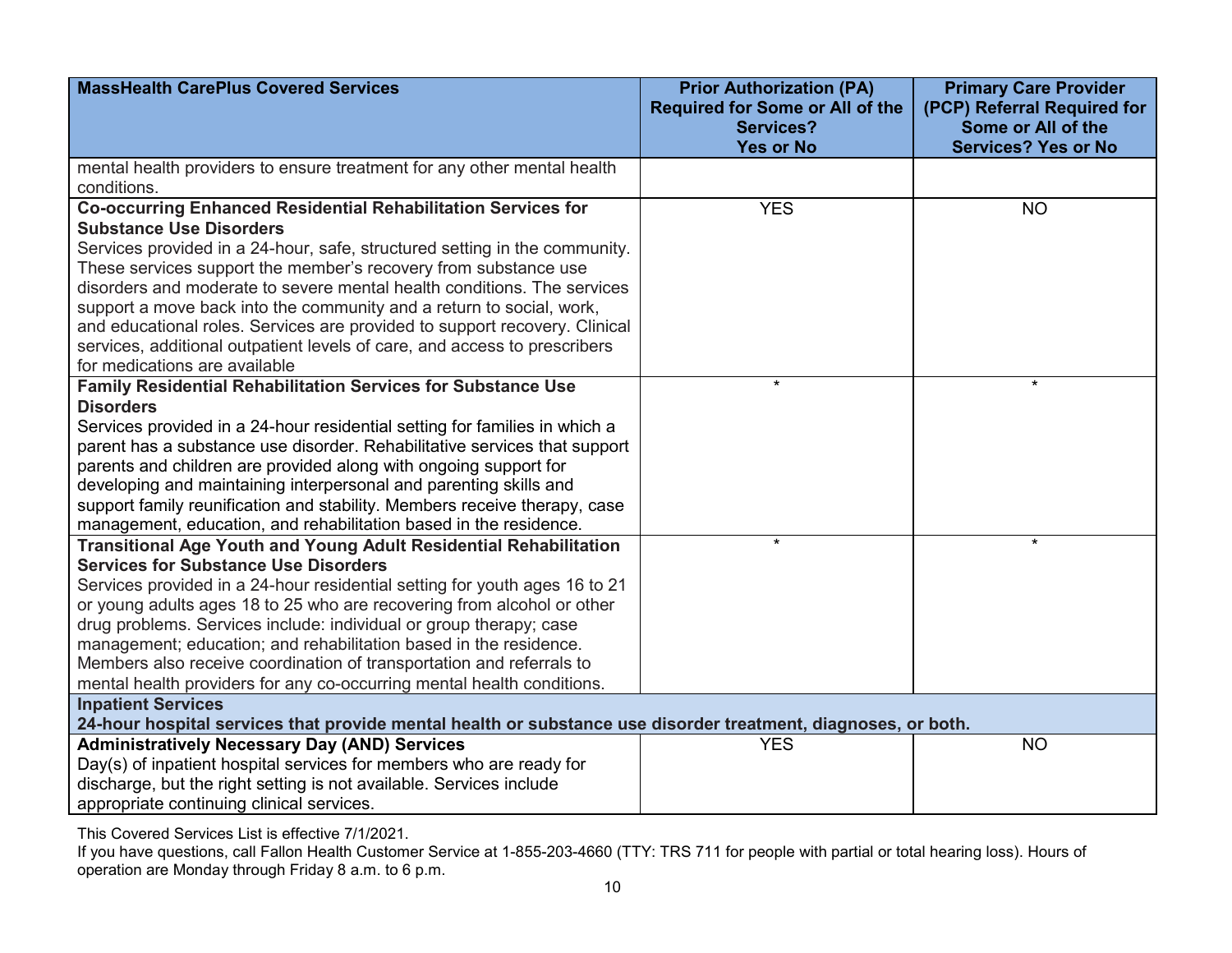| <b>MassHealth CarePlus Covered Services</b>                                 | <b>Prior Authorization (PA)</b><br><b>Required for Some or All of the</b> | <b>Primary Care Provider</b><br>(PCP) Referral Required for |
|-----------------------------------------------------------------------------|---------------------------------------------------------------------------|-------------------------------------------------------------|
|                                                                             | Services?<br><b>Yes or No</b>                                             | Some or All of the<br><b>Services? Yes or No</b>            |
| <b>Inpatient Mental Health Services</b>                                     | <b>YES</b>                                                                | <b>NO</b>                                                   |
| Inpatient hospital services to evaluate and treat acute psychiatric         |                                                                           |                                                             |
| conditions.                                                                 |                                                                           |                                                             |
| <b>Inpatient Substance Use Disorder Services</b>                            | <b>NO</b>                                                                 | <b>NO</b>                                                   |
| Inpatient hospital services that provide medically directed care and        |                                                                           |                                                             |
| treatment to members with complex withdrawal needs, as well as co-          |                                                                           |                                                             |
| occurring medical and behavioral health conditions.                         |                                                                           |                                                             |
| <b>Observation/Holding Beds</b>                                             | <b>YES</b>                                                                | <b>NO</b>                                                   |
| Hospital services, for a period of up to 24 hours, that are used to assess, |                                                                           |                                                             |
| stabilize, and identify resources for members.                              |                                                                           |                                                             |
| <b>Outpatient Behavioral Health Services</b>                                |                                                                           |                                                             |
| <b>Acupuncture Treatment</b>                                                | <b>YES</b>                                                                | <b>NO</b>                                                   |
| The insertion of metal needles through the skin at certain points on the    |                                                                           |                                                             |
| body as an aid to persons who are withdrawing from, or in recovery from,    |                                                                           |                                                             |
| dependence on substances.                                                   |                                                                           |                                                             |
| <b>Ambulatory Withdrawal Management</b>                                     | <b>NO</b>                                                                 | <b>NO</b>                                                   |
| Outpatient services for members who are experiencing a serious episode      |                                                                           |                                                             |
| of excessive substance use or complications from withdrawal when            |                                                                           |                                                             |
| neither life nor significant bodily functions are threatened.               |                                                                           |                                                             |
| <b>Case Consultation</b>                                                    | <b>NO</b>                                                                 | <b>NO</b>                                                   |
| A meeting between the treating provider and other behavioral health         |                                                                           |                                                             |
| clinicians or the member's primary care physician, concerning a member.     |                                                                           |                                                             |
| The meeting is used to identify and plan for additional services;           |                                                                           |                                                             |
| coordinate or revise a treatment plan; and review the individual's          |                                                                           |                                                             |
| progress.                                                                   |                                                                           |                                                             |
| <b>Couples/Family Treatment</b>                                             | <b>YES</b>                                                                | <b>NO</b>                                                   |
| Therapy and counseling to treat a member and their partner or family in     | After 12 Initial Encounters are                                           |                                                             |
| the same session.                                                           | exhausted                                                                 |                                                             |
| <b>Diagnostic Evaluation</b>                                                | <b>YES</b>                                                                | <b>NO</b>                                                   |
| An assessment of a member's functioning, used to diagnose and to            | After 12 Initial Encounters are                                           |                                                             |
| design a treatment plan.                                                    | exhausted                                                                 |                                                             |
| <b>Dialectical Behavioral Therapy (DBT)</b>                                 | <b>YES</b>                                                                | <b>NO</b>                                                   |
| Outpatient treatment involving strategies from behavioral, cognitive, and   |                                                                           |                                                             |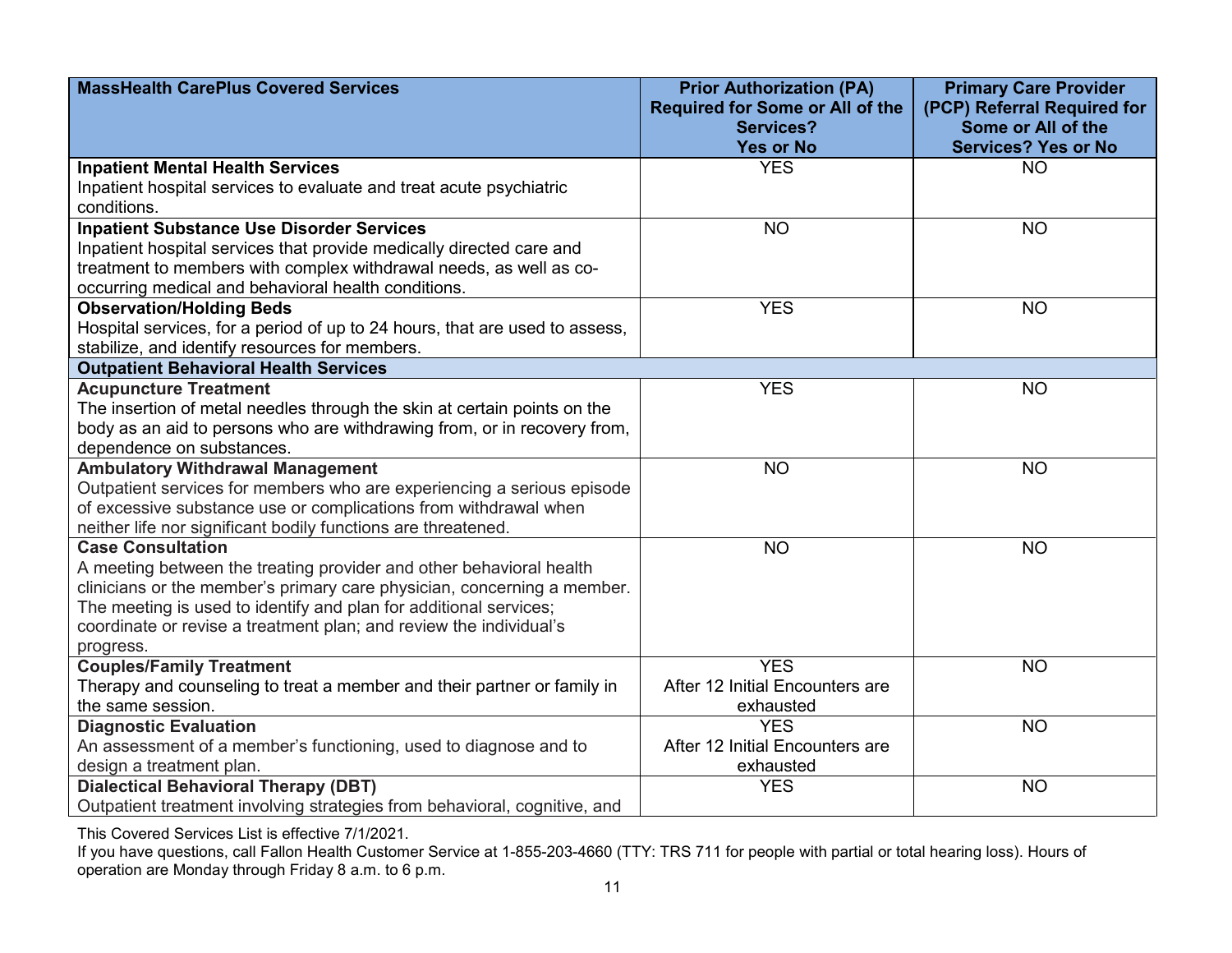| <b>MassHealth CarePlus Covered Services</b>                                                                                                                                                                                                                                                               | <b>Prior Authorization (PA)</b><br><b>Required for Some or All of the</b><br><b>Services?</b><br><b>Yes or No</b> | <b>Primary Care Provider</b><br>(PCP) Referral Required for<br>Some or All of the<br><b>Services? Yes or No</b> |
|-----------------------------------------------------------------------------------------------------------------------------------------------------------------------------------------------------------------------------------------------------------------------------------------------------------|-------------------------------------------------------------------------------------------------------------------|-----------------------------------------------------------------------------------------------------------------|
| supportive psychotherapies for members with certain disorders, including<br>members with borderline personality disorder.                                                                                                                                                                                 |                                                                                                                   |                                                                                                                 |
| <b>Family Consultation</b><br>A meeting with family members or others who are important to the<br>member and to a member's treatment. The meeting is used to identify<br>and plan for additional services; coordinate or revise a treatment plan;<br>and review the individual's progress.                | <b>NO</b>                                                                                                         | <b>NO</b>                                                                                                       |
| <b>Group Treatment</b><br>Therapy and counseling to treat unrelated individuals in a group setting.                                                                                                                                                                                                       | <b>NO</b>                                                                                                         | <b>NO</b>                                                                                                       |
| <b>Individual Treatment</b><br>Therapy or counseling to treat an individual on a one-to-one basis.                                                                                                                                                                                                        | <b>YES</b><br>After 12 Initial Encounters are<br>exhausted                                                        | <b>NO</b>                                                                                                       |
| <b>Inpatient-Outpatient Bridge Visit</b>                                                                                                                                                                                                                                                                  | <b>YES</b>                                                                                                        | <b>NO</b>                                                                                                       |
| A single-session consultation led by an outpatient provider while a                                                                                                                                                                                                                                       | After 12 Initial Encounters are                                                                                   |                                                                                                                 |
| member is still in an inpatient psychiatric unit. This visit includes the<br>member and the inpatient provider.                                                                                                                                                                                           | exhausted                                                                                                         |                                                                                                                 |
| <b>Medication Visit</b>                                                                                                                                                                                                                                                                                   | <b>NO</b>                                                                                                         | <b>NO</b>                                                                                                       |
| A visit to evaluate the appropriateness of the member's prescriptions for<br>drugs used for behavioral health needs, as well as any need for<br>monitoring by a psychiatrist or registered nurse clinical specialist for<br>whether such drugs are useful and any side effects.                           |                                                                                                                   |                                                                                                                 |
| <b>Opioid Treatment Services</b>                                                                                                                                                                                                                                                                          | <b>NO</b>                                                                                                         | <b>NO</b>                                                                                                       |
| Supervised assessment and treatment of an individual, using<br>medications approved by the Food and Drug Administration, along with a<br>range of medical and rehabilitative services to relieve the effects of<br>opiate addiction. Includes detoxification and maintenance treatment.                   |                                                                                                                   |                                                                                                                 |
| <b>Psychiatric Consultation on an Inpatient Medical Unit</b>                                                                                                                                                                                                                                              | <b>NO</b>                                                                                                         | <b>NO</b>                                                                                                       |
| A meeting between a psychiatrist or advanced practice registered nurse<br>clinical specialist and a member at the request of the medical unit. It is<br>used to assess the member's mental status and to consult on a<br>behavioral health plan, including proper medications, with the medical<br>staff. |                                                                                                                   |                                                                                                                 |
| <b>Psychological Testing</b>                                                                                                                                                                                                                                                                              | <b>YES</b>                                                                                                        | <b>NO</b>                                                                                                       |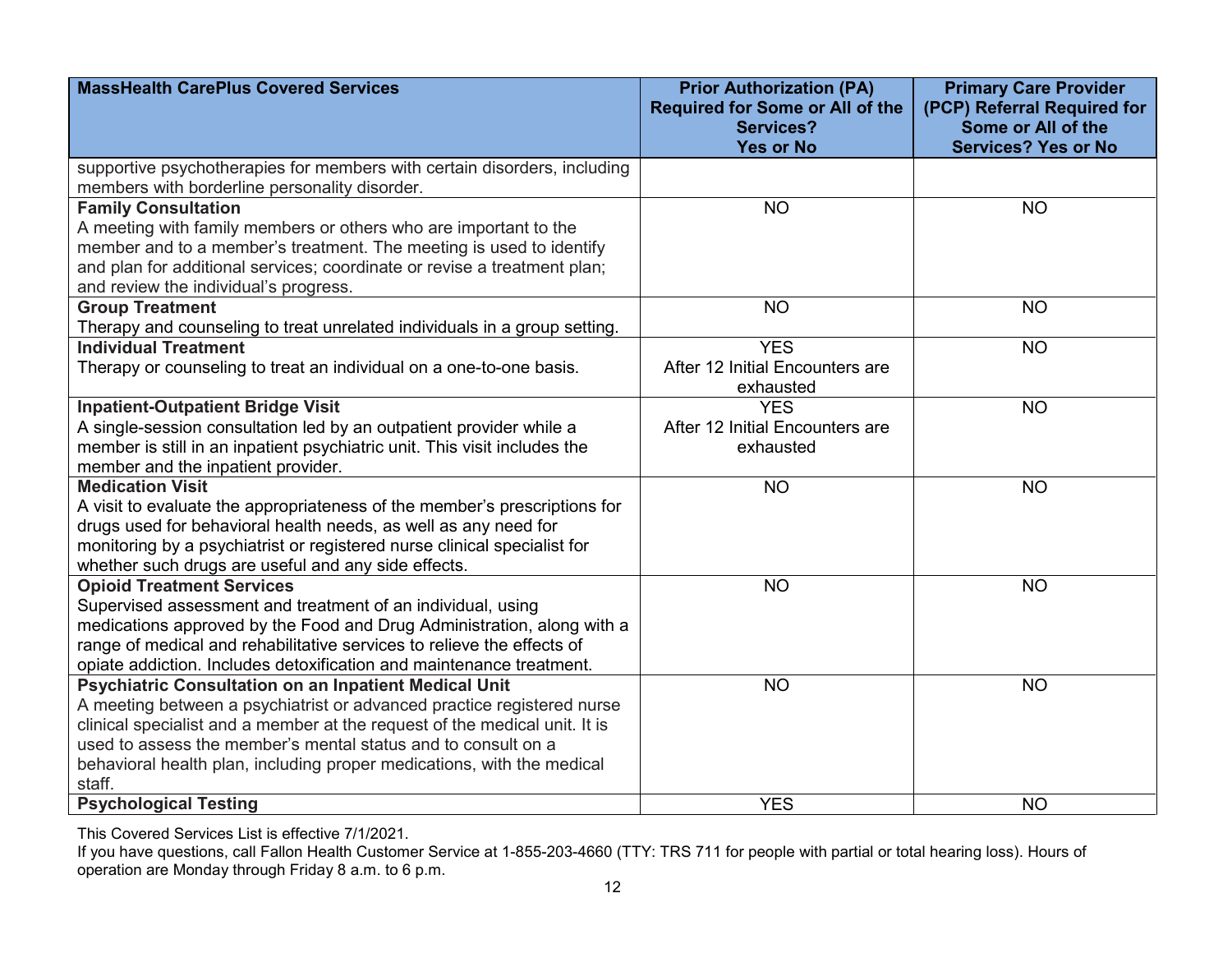| <b>MassHealth CarePlus Covered Services</b>                             | <b>Prior Authorization (PA)</b><br><b>Required for Some or All of the</b><br>Services?<br><b>Yes or No</b> | <b>Primary Care Provider</b><br>(PCP) Referral Required for<br>Some or All of the<br><b>Services? Yes or No</b> |
|-------------------------------------------------------------------------|------------------------------------------------------------------------------------------------------------|-----------------------------------------------------------------------------------------------------------------|
| Standardized tests used to assess a member's cognitive, emotional,      |                                                                                                            |                                                                                                                 |
| neuropsychological, and verbal functioning.                             |                                                                                                            |                                                                                                                 |
| <b>Other Behavioral Health Services</b>                                 |                                                                                                            |                                                                                                                 |
| <b>Electro-Convulsive Therapy (ECT)</b>                                 | <b>YES</b>                                                                                                 | <b>NO</b>                                                                                                       |
| A treatment that is used to treat depression that has not responded to  |                                                                                                            |                                                                                                                 |
| medications and psychotherapy. This treatment initiates a seizure with  |                                                                                                            |                                                                                                                 |
| an electric impulse while the individual is under anesthesia.           |                                                                                                            |                                                                                                                 |
| <b>Emergency Services Program (ESP)</b>                                 |                                                                                                            |                                                                                                                 |
| Services provided to adults age 18 and over who are experiencing a      |                                                                                                            |                                                                                                                 |
| behavioral health crisis. This service is provided by designated        |                                                                                                            |                                                                                                                 |
| emergency service program providers or, in some cases, by outpatient    | <b>NO</b>                                                                                                  | NO                                                                                                              |
| hospital emergency departments. Services help identify, assess, treat,  |                                                                                                            |                                                                                                                 |
| and stabilize the situation and to reduce the immediate risk of danger. |                                                                                                            |                                                                                                                 |
| Services are available 24 hours a day, seven days a week.               |                                                                                                            |                                                                                                                 |
| <b>Repetitive Transcranial Magnetic Stimulation (rTMS)</b>              |                                                                                                            |                                                                                                                 |
| A treatment that is used to treat depression that has not responded to  |                                                                                                            |                                                                                                                 |
| medications and psychotherapy. In this treatment, rapidly changing      | <b>YES</b>                                                                                                 | <b>YES</b>                                                                                                      |
| magnetic fields are applied to the brain through a wire attached to the |                                                                                                            |                                                                                                                 |
| scalp.                                                                  |                                                                                                            |                                                                                                                 |
| <b>Specialing</b>                                                       | <b>YES</b>                                                                                                 | <b>NO</b>                                                                                                       |
| Treatment services provided to a member in a variety of 24-hour         |                                                                                                            |                                                                                                                 |
| settings, on a one-to-one basis, to maintain the individual's safety.   |                                                                                                            |                                                                                                                 |

\***These services are covered directly by MassHealth and may require authorization; however, Fallon Health will assist the coordination of these services. Please contact Case Management for more information.**

\*\***If you are pregnant, you should contact MassHealth or BFHC because you will qualify for additional benefits due to your pregnancy.**

\*\*\***Pursuant to the requirements of Section 19 of Chapter 258 of the Acts of 2014 and MassHealth policy, there are no Prior Authorization requirements for the following Substance Use Disorder Recovery Services:**

• Inpatient substance use disorder services

This Covered Services List is effective 7/1/2021.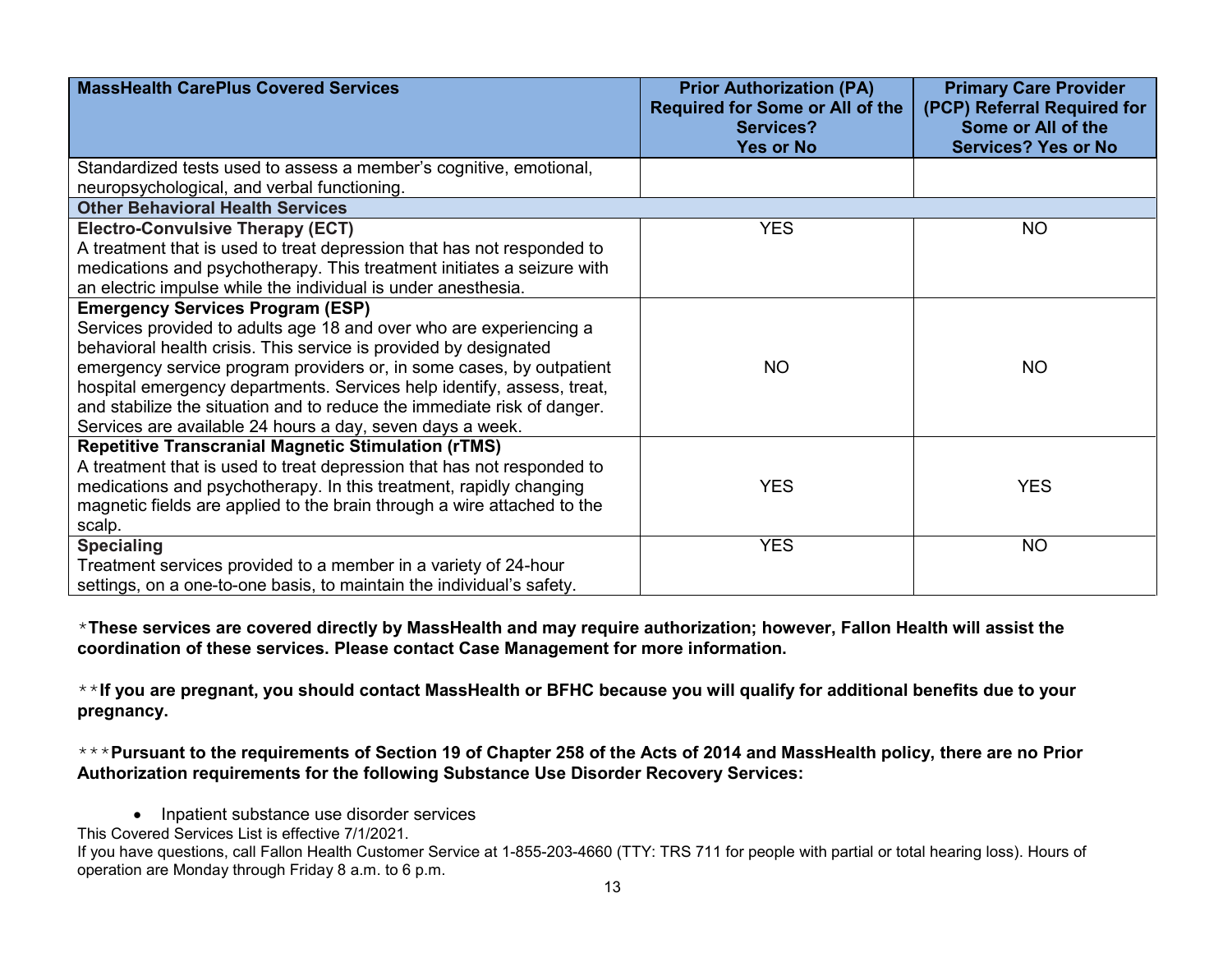- Enhanced acute treatment services for substance use disorder
- Acute treatment services for substance use disorder
- Clinical support services substance use disorder
- Partial hospitalization
- Structured Outpatient Addition Program (SOAP)
- Intensive Outpatient Program (IOP)
- Outpatient counseling or ambulatory detoxification

# **Copays**

A copay is a small amount that a member pays when they get health services. The only time that a member may have a copay is when they get certain prescription drugs. Most members pay the following pharmacy copays:

- \$1 for each prescription and refill for each generic drug and over-the-counter drug covered by MassHealth in the following drug classes: antihyperglycemics, antihypertensives, and antihyperlipidemics; and
- \$3.65 for each prescription and refill for all other generic, brand-name, and over-the-counter drugs covered by MassHealth that are not \$1 as outlined above or excluded.

If a member is receiving a 90-day supply of a MassHealth covered prescription drug, the total copay amount for that 90-day supply will still either be \$1 or \$3.65 as outlined above.

### **The following prescriptions and refills do NOT have any pharmacy copays:**

- Drugs used for substance use disorder (SUD) treatment, such as medication-assisted therapy (MAT) (for example, Suboxone or Vivitrol),
- Certain preventive drugs such as low-dose aspirin for heart conditions, drugs used to prevent HIV, and drugs used to prepare for a colonoscopy,
- Certain vaccines and their administration,
- Family planning drugs or supplies, such as birth control pills (oral contraceptives),
- Drugs to help you stop smoking,
- Emergency services,
- Provider preventable services, or
- Other services described in MassHealth regulations (130 CMR 506.015 and 130 CMR 520.037).

Prescription drugs are the only benefit that may have copays. There are no copays for other covered services and benefits.

### **Members who do NOT have copayments**

Some members do not have to pay a copay at all. You do not have to pay a MassHealth copay for any service covered by MassHealth if:

• Your income is at or below 50% of the federal poverty level (FPL)

This Covered Services List is effective 7/1/2021.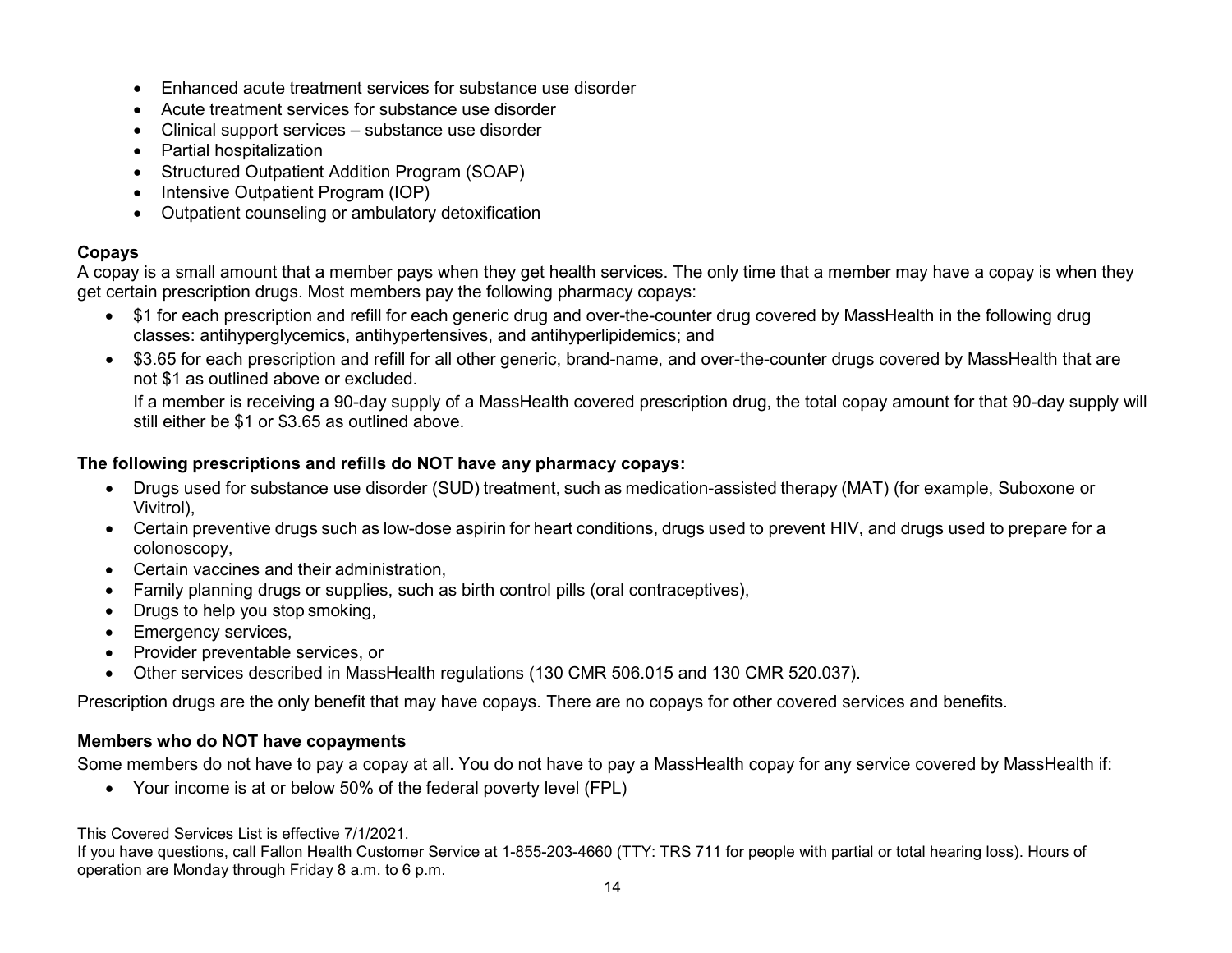- You are eligible for MassHealth because you are receiving certain public assistance benefits such as Supplemental Security Income (SSI), Transitional Aid to Families with Dependent Children (TAFDC), or services through the Emergency Aid to the Elderly, Disabled and Children (EAEDC) Program. See regulations at 130 CMR 506.015 and 130 CMR 520.037
- You are under 21 years old
- You are pregnant or you have recently given birth (you are in the postpartum period)
- You are receiving benefits under MassHealth Limited (Emergency Medicaid)
- You are a member who has MassHealth Senior Buy-In or MassHealth Standard, and you are receiving a drug that is covered under Medicare Parts A and B only, when provided by a Medicare-certified provider
- You are in a long-term care facility such as:
	- o A nursing facility
	- o Chronic-disease or rehabilitation hospital, or
	- o Intermediate-care facility for individuals with intellectual disabilities, or
	- o You have been admitted to a hospital from such a facility or hospital
- You are receiving hospice services
- You were a foster care child and you are eligible for MassHealth Standard, until age 21 or 26 as described in regulations 130 CMR 505.002(H)
- You are American Indian or an Alaska Native and you are currently receiving or have ever received services at the Indian Health Service (IHS), an Indian tribe, a tribal organization, or an urban Indian organization, or
- You are in another exempt category (see regulations at 130 CMR 506.015 or 130 CMR 520.037).

# **Copay Cap**

Members are responsible for MassHealth pharmacy copays up to a monthly limit, called a copay cap, not to exceed 2% of the member's monthly household income.

- A copay cap is the highest dollar amount that members can be charged in pharmacy copays in a month.
- MassHealth calculates a monthly copay cap for each member based on the lowest income in their household and their household size. MassHealth rounds the copay cap down to the nearest \$10 amount. No copay will be more than \$60. The following table shows what the member's final monthly copay cap will be:

| If the member's monthly copay<br>cap is calculated to be: | The member's final monthly<br>copay cap will be: |  |
|-----------------------------------------------------------|--------------------------------------------------|--|
| \$0 to \$9.99                                             | No Copays                                        |  |
| \$10 to \$19.99                                           | \$10                                             |  |

This Covered Services List is effective 7/1/2021.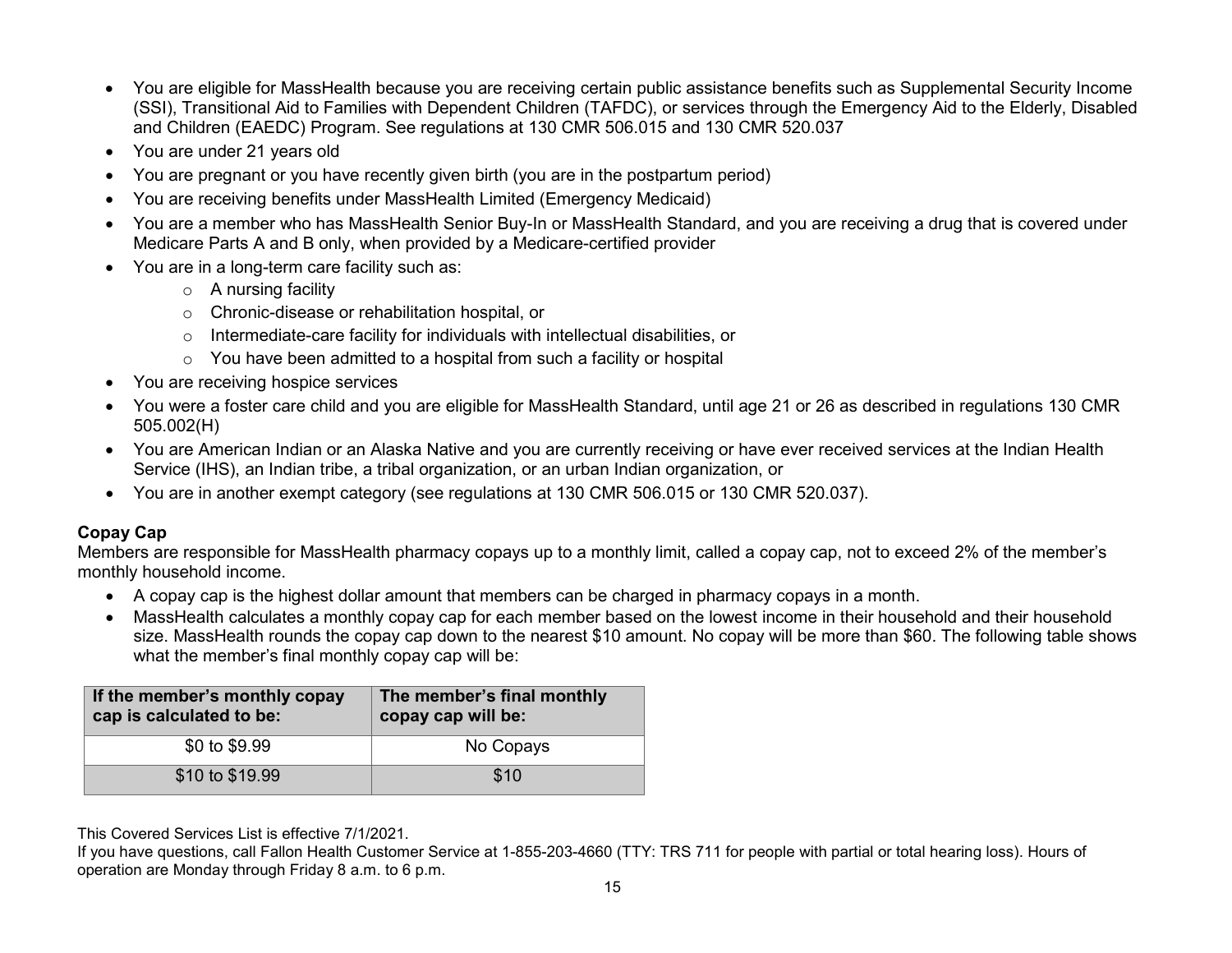| \$20 to \$29.99 | \$20 |
|-----------------|------|
| \$30 to \$39.99 | \$30 |
| \$40 to \$49.99 | \$40 |
| \$50 to \$59.99 | \$50 |
| \$60 or More    | \$60 |

• For example, if your monthly copay cap is \$12.50 in July, you will not be charged more than \$10 of copays in July. If your household income or family size changes in August, your monthly copay cap may change for August.

Members do not need to pay any more pharmacy copays once they have reached their pharmacy copay cap for the month. MassHealth will send members a letter when they reach the monthly copay cap. If the pharmacy tries to charge the member any more copays for that month, the member should show the pharmacy the letter and the pharmacy should not charge the copay. Members who do not receive a letter, or who have any questions, should call the MassHealth Customer Service Center if a pharmacy does not give them the drugs. See contact information below.

### **Members who CANNOT pay the copay**

The pharmacy cannot refuse to give members their covered drugs even if they cannot pay the copay. However, the pharmacy can bill members later for the copay. Members must call the MassHealth Customer Service if a pharmacy does not give them the drugs. See contact information below.

#### **Excluded Services**

The following services or supplies are not covered under MassHealth, unless they are medically necessary, or as noted.

- 1. Cosmetic surgery. There are exceptions if MassHealth agrees it is necessary for:
	- a. Treating damage following injury or illness;
	- b. Breast reconstruction following a mastectomy; or
	- c. Other procedures that MassHealth determines are medically necessary.
- 2. Treatment for infertility. This includes in-vitro fertilization (IVF) and gamete intrafallopian tube (GIFT) procedures
- 3. Experimental treatment
- 4. A service or supply that is not provided by, or at the direction of, your provider or MassHealth. There are exceptions for:
	- a. Emergency services
	- b. Family planning services
- 5. Non-covered laboratory services
- 6. Personal comfort items such as air conditioners, radios, telephones, and televisions

This Covered Services List is effective 7/1/2021.